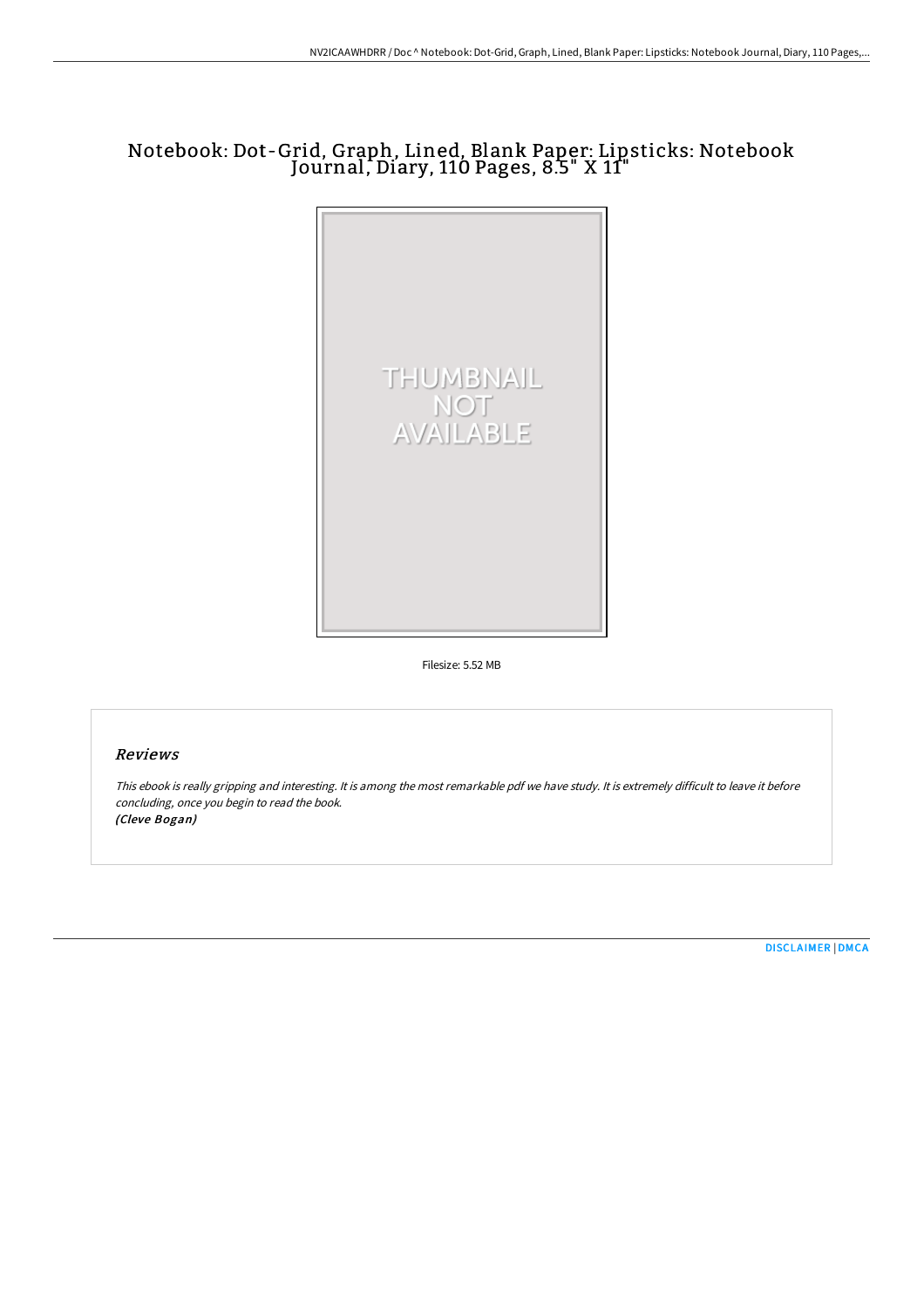## NOTEBOOK: DOT-GRID, GRAPH, LINED, BLANK PAPER: LIPSTICKS: NOTEBOOK JOURNAL, DIARY, 110 PAGES, 8.5" X 11"



Createspace Independent Publishing Platform, 2018. PAP. Condition: New. New Book. Shipped from US within 10 to 14 business days. THIS BOOK IS PRINTED ON DEMAND. Established seller since 2000.

 $\frac{1}{100}$ Read [Notebook:](http://techno-pub.tech/notebook-dot-grid-graph-lined-blank-paper-lipsti.html) Dot-Grid, Graph, Lined, Blank Paper: Lipsticks: Notebook Journal, Diary, 110 Pages, 8.5" X 11" Online<br>**B** De

Download PDF [Notebook:](http://techno-pub.tech/notebook-dot-grid-graph-lined-blank-paper-lipsti.html) Dot-Grid, Graph, Lined, Blank Paper: Lipsticks: Notebook Journal, Diary, 110 Pages, 8.5" X 11"